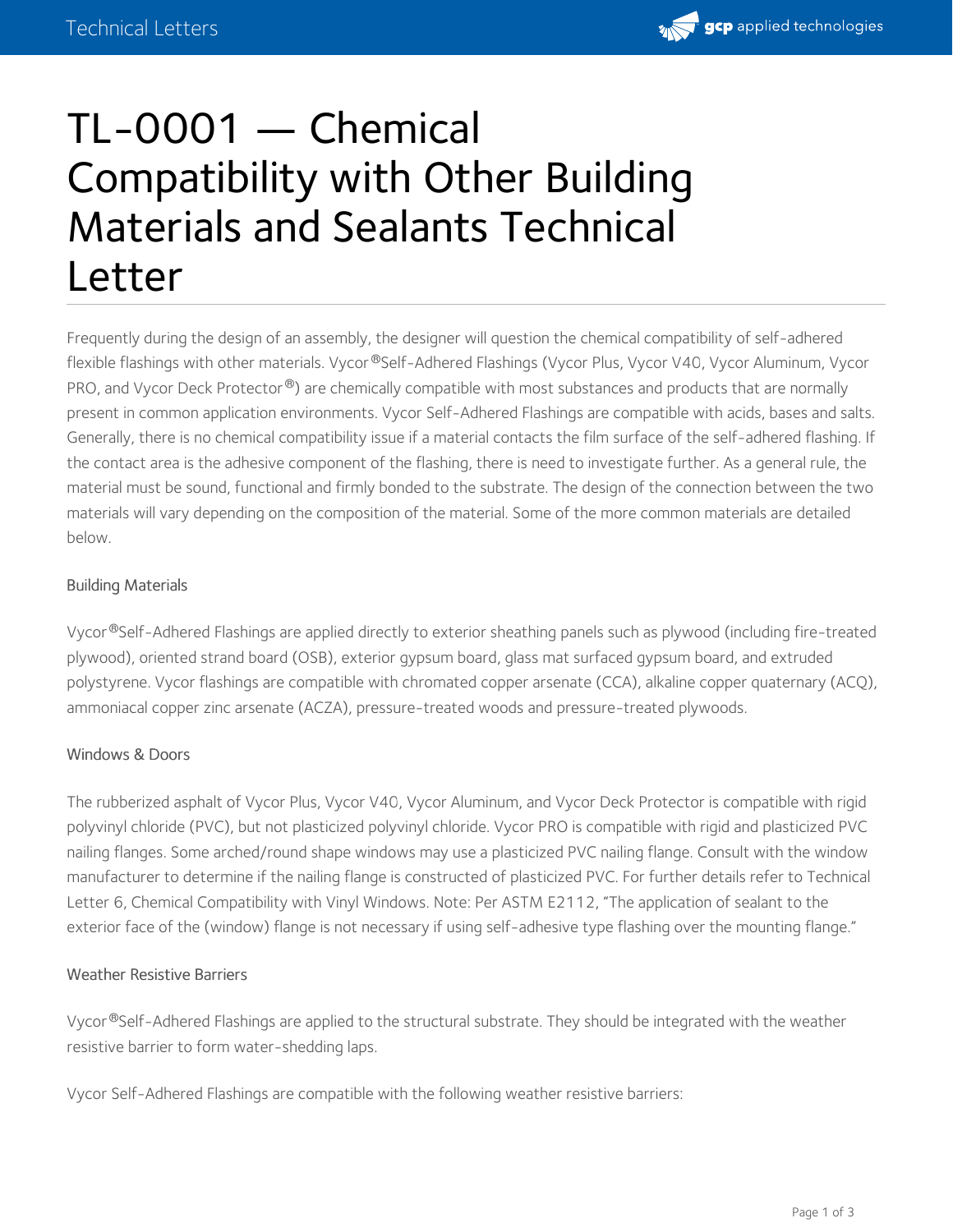

- Vycor enV ® -S™
- Vycor en $V^\circledast$  (cured liquid)
- **Spun-Bonded Polypropylene**
- Spun-Bonded Polyethylene
- Red Rosin Paper
- Asphalt Saturated Felt
- **Spun-Bonded Polyethylene**
- Red Rosin Paper
- Asphalt Saturated Felt
- Polyurethane Coatings
- Polyethylene Sheet/Visqueen
- Asphaltic Dampproofing
- Perm-A-Barrier® Systems
- $\bullet$  OSB Panels with integrated WRB coatings (such as Huber Zip System® panels)

#### Sealant and Caulking Materials

Most sealants are chemically compatible with Vycor®Self-Adhered Flashings provided that the sealant is applied to the high- density polyethylene film component of the flashings. There are various sealant formulations on the market that may or may not be compatible with the adhesive layer of Vycor Self-Adhered Flashings. For further details, refer to Technical Letter 7, Chemical Compatibility Between Vycor Self-Adhered Flashings and Sealants.

# Non-Compatible Materials

Vycor®Self-Adhered Flashings are not compatible with the following substances:

- **•** Creosote
- Pentachlorophenol
- Polysulfides
- **Diesel Fuel**
- Gasoline/Oil
- Hydrocarbon Solvents
- EPDM\*
- Plasticized PVC\*
- $\bullet$  TPO\*
- **Uncured Neoprene**
- High concentrations of pitch (resin from soft wood)

\* Vycor PRO is compatible with plasticized PVC window flanges, EPDM and TPO. Vycor PRO is intended for non-roof applications only.

#### Primers